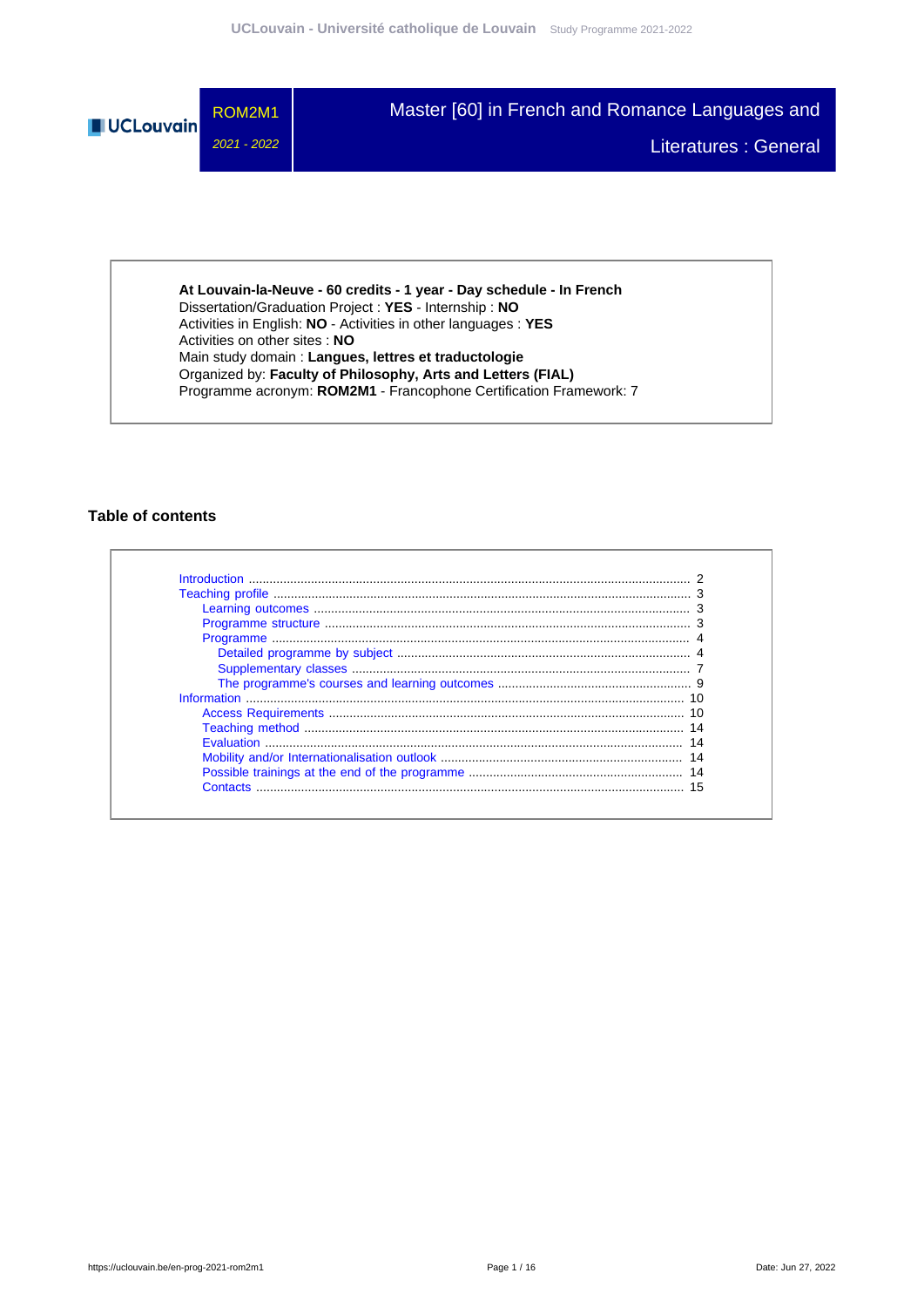# **ROM2M1 - Introduction**

# <span id="page-1-0"></span>**Introduction**

#### **Introduction**

This master offers specialised training in French and southern European (Italian or Spanish) literature and linguistics and includes the choice of an elective in French and romance languages and literature or French as a foreign language.

### **Your profile**

- students hold a bachelor's degree;
- students have developed various communication, linguistic, literary and cultural skills in the Germanic and romance languages they wish to enrol in as part of the programme.

## **Your future job**

Students become teachers, book retailers, journalists and researchers, but also, for example, business representatives, writers and theatre directors. They can also be found working as advisors in the field of multimedia and communication, management or production assistants in publishing houses or human resource managers in companies, etc.

### **Your programme**

The course is made up of:

- a core curriculum comprising a final assignment the common subjects (French linguistics, literature, southern European languages and literature - Spanish or Italian);
- different electives (expanding upon the disciplinary fields in the core curriculum and relating to the final assignment).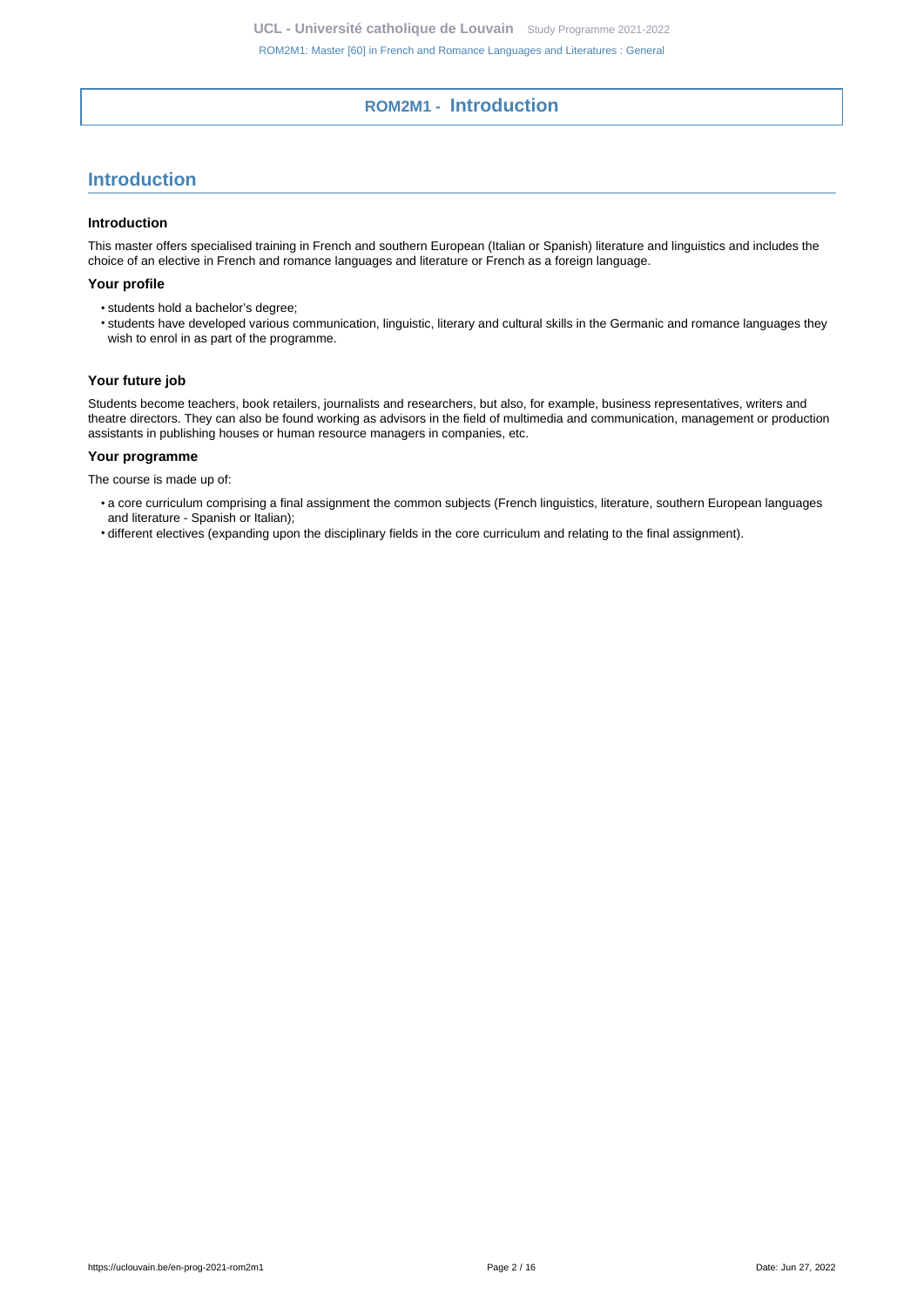# **ROM2M1 - Teaching profile**

# <span id="page-2-1"></span><span id="page-2-0"></span>**Learning outcomes**

At the end of their course, the holder of the [Master \[60\] in French and Romance Languages and Literatures : General](https://uclouvain.be/en-prog-2021-rom2m1) will demonstrate an excellent ability to analyse and interpret speeches, in particular, literary and, more generally, cultural, speeches. Their in-depth knowledge of French, Italian and Spanish will enable them to take an educated look at their own culture and understand the everchanging linguistic and literary context into which it fits, thanks to a range of different tools (philological, theoretical, hermeneutic, historical and comparative). Students will also be able, thanks in particular to an excellent knowledge of the language, to communicate their knowledge and implement it in all professional contexts on the basis of the type of speech in question (teaching, editing, culture and continuing education, journalism, scientific research...).

With these qualities, students on the masters in French and romance languages and literature will become intellectuals in the field of humanities able to contribute to the significant issues and challenges in modern society, by demonstrating how its heritage and linguistic and literary creativity constitute authorities on the basis of which such questions can be answered.

On successful completion of this programme, each student is able to :

1. Situate, analyse and interpret the different areas of French, Spanish and/or Italian literature in a coherent and relevant way.

- 1.1. Conduct in-depth analyses of French literary works.
- 1.2. Conduct in-depth analyses of Spanish literary works.
- 1.3. Conduct in-depth analyses of Italian literary works.

2. Recognise, from within the literature of at least two romance languages and within European and non-European literature, links relating to circulation, similarities and also differences and specific features between different authors, works and general historical and literary trends.

- 2.1. Recognise the similarities and differences between works from two romance languages.
- 2.2. Recognise the similarities and differences between works relating to the general history of literature.

3. Employ the knowledge acquired in the different fields of the humanities, with a view to conducting an in-depth analysis of facts, documents, speeches or issues.

3.1. Analyse a fact, document, speech or problem on the basis of historical theories.

3.2. Analyse a fact, document, speech or problem on the basis of philosophical theories.

4. Understand questions relating to literary theory and produce a critical reading of a text using the analytical and interpretation tools offered by the available methods and practices.

4.1. Achieve expert skills in oral French.

4.2. Achieve expert skills in written French.

4.3.

5. Demonstrate a profound expertise in French, and advanced communication and analysis skills in Spanish or in Italian.

- 5.1. Demonstrate a profound expertise in French.
- 5.2. Demonstrate advanced communication and analysis skills in Spanish.
- 5.3. Demonstrate advanced communication and analysis skills in Italian.

6. Implement a suitable method of analysis based upon the disciplinary field chosen for the final assignment (French literature, French linguistics, French as a second language).

6.1. Implement a suitable research methodology for French literature.

6.2. Implement a suitable research methodology for French linguistics.

6.3. Implement a suitable research methodology for French as a second language.

7. Develop, on the basis of language and literature studies, reflective and critical knowledge allowing them to become an actor in modern society, and an intellectual in the area of humanities, open to a dialogue between language, literature and other artistic and scientific knowledge.

7.1. Apply a reflective and critical approach to society on the basis of literary studies.

7.2. Apply a reflective and critical approach to society on the basis of language studies.

## <span id="page-2-2"></span>**Programme structure**

The programme consists of:

- a core curriculum (45 credits), comprising:
- 15 credits for the individual final project;
- 30 credits for core subjects;

• and 15 option credits (further study of a core curriculum discipline and relevant to the individual final project).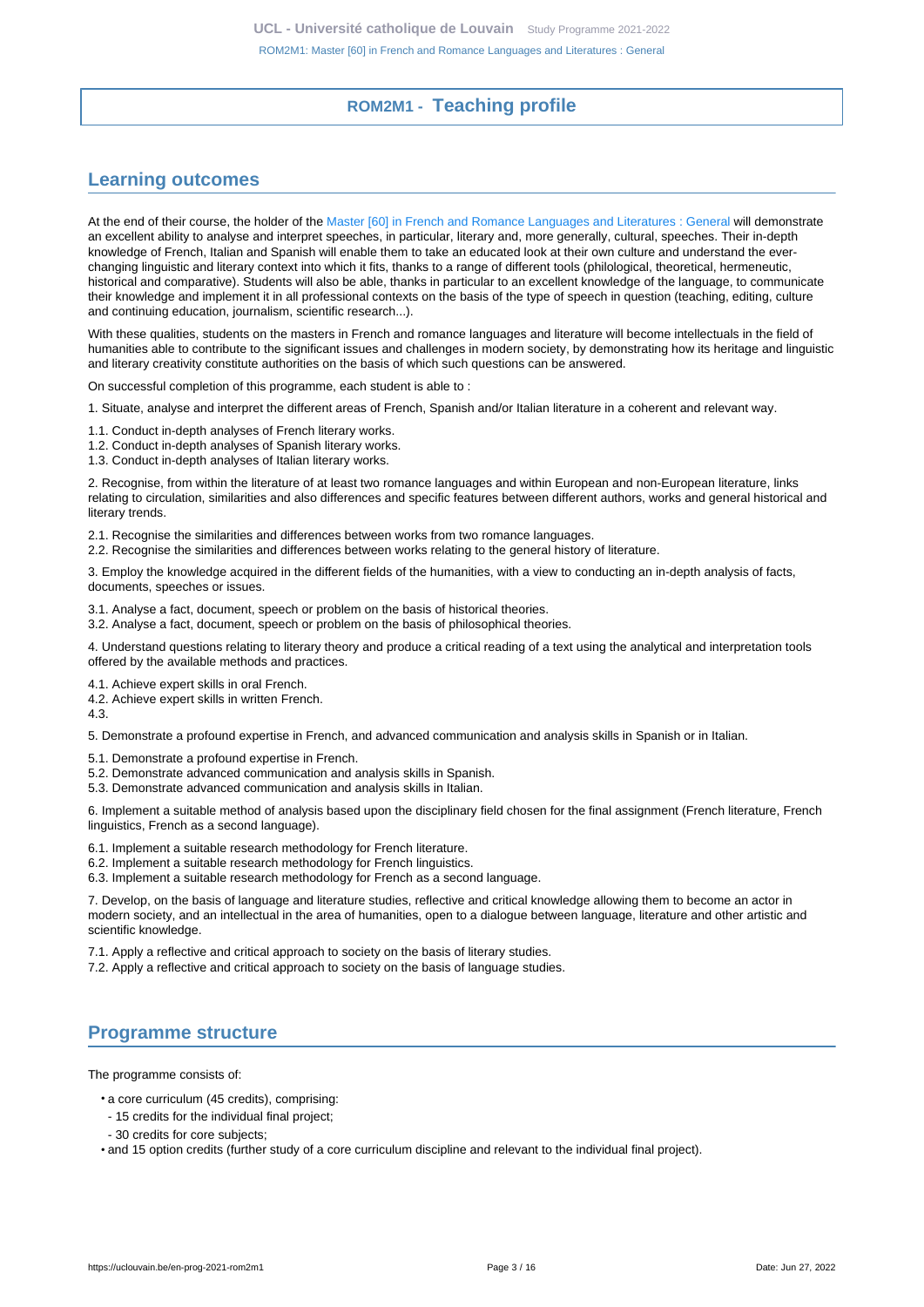# **ROM2M1 Programme**

# <span id="page-3-1"></span><span id="page-3-0"></span>**Detailed programme by subject**

## **CORE COURSES [45.0]**

O Mandatory **83 Optional**  $\Delta$  Not offered in 2021-2022 Not offered in 2021-2022 but offered the following year  $\oplus$  Offered in 2021-2022 but not the following year  $\Delta \oplus$  Not offered in 2021-2022 or the following year **Activity with requisites** Teaching language (FR, EN, ES, NL, DE, ...)

Click on the course title to see detailed informations (objectives, methods, evaluation...)

## **Individual final project (15 credits)**

**O** LROM2898 [Individual final project](https://uclouvain.be/cours-2021-LROM2898) **FR FR FR**  $\frac{1}{2}$  [q1+q2] [] [15 Credits]

 **Core courses (30 credits)**

10 credits in each discipline :

#### **1. French linguistics (10 credits)**

| <b>O</b> LROM2151 | <b>Text Linguistics</b> | <b>Iulia Grosman</b><br>(compensates Anne-<br><b>Catherine Simon)</b> | $[q2]$ [22.5h] [5 Credits] |
|-------------------|-------------------------|-----------------------------------------------------------------------|----------------------------|
| <b>O</b> LROM2171 | Lexicology              | <b>Cédrick Fairon</b>                                                 | $[q2]$ [22.5h] [5 Credits] |

#### **2. Literature (10 credits)**

| <b>O</b> LROM2221 | <b>Issues in medieval literary history</b>   | Mattia Cavagna       | [q1] $[22.5h]$ [5 Credits] |
|-------------------|----------------------------------------------|----------------------|----------------------------|
| <b>O</b> LROM2760 | <b>Principles and Foundations of Fiction</b> | <b>Vincent Engel</b> | [q2] $[22.5h]$ [5 Credits] |

#### **3. Languages and literatures of Southern France (10 credits)**

Students must choose Spanish or Italian courses worth 10 credits.

# **a) Spanish**

| <b>&amp; LROM2840</b>   | <b>Text analysis in Spanish</b>                                                                    | <b>Geneviève Fabry</b>                                                    | [q1] [22.5h] [5 Credits] $\oslash$    |  |
|-------------------------|----------------------------------------------------------------------------------------------------|---------------------------------------------------------------------------|---------------------------------------|--|
| <b>&amp; LROM2842</b>   | <b>Issues in Spanish Literary History</b>                                                          | <b>Geneviève Fabry</b>                                                    | [q2] [30h] [5 Credits] $\oplus$       |  |
| <b>&amp; LROM2843</b>   | <b>Issues in Spanish Linguistics</b>                                                               | <b>Aurélie Marsily</b><br><i>(compensates)</i><br><b>Barbara De Cock)</b> | [q2] [30h] [5 Credits] $\oplus$       |  |
| <b>&amp; LROM2844</b>   | Theory and analysis of Spanish-American literary texts                                             | <b>Geneviève Fabry</b>                                                    | [q1] [30h] [5 Credits] $\oplus$       |  |
| <b>&amp; LROM2515</b>   | Seminar: Spanish Literature II                                                                     | <b>Geneviève Fabry</b>                                                    | [q2] [15h] [5 Credits] $\odot$        |  |
| <b>&amp; LROM2517</b>   | <b>Seminar: Spanish Linguistics</b>                                                                | <b>Barbara De Cock</b>                                                    | [q2] [15h] [5 Credits] $\odot$        |  |
| <sup>⊗</sup> b) Italian |                                                                                                    |                                                                           |                                       |  |
| <b>23 LROM2851</b>      | Italian Literature within Narrative, Poetry and the Stage                                          | <b>Costantino Maeder</b>                                                  | $\lceil q^2 \rceil$ [15h] [5 Credits] |  |
| <b>&amp; LROM2852</b>   | Poetry within Destruction and Re-creation : from Saba, Montale,<br><b>Ungaretti to the Present</b> | <b>Costantino Maeder</b>                                                  | [q1] [15h] [5 Credits] $\odot$        |  |
| <b>&amp; LROM2854</b>   | Italy within the world: literary and cultural comparative paths                                    | Silvia Mostaccio                                                          | [q2] [15h] [5 Credits] $\odot$        |  |

**<sup>23</sup> LROM2857** [Pragmatico- linguistic analysis of Italian literary texts](https://uclouvain.be/cours-2021-LROM2857) [Costantino Maeder](https://uclouvain.be/repertoires/costantino.maeder) **IT** [q2] [15h] [5 Credits] ⊕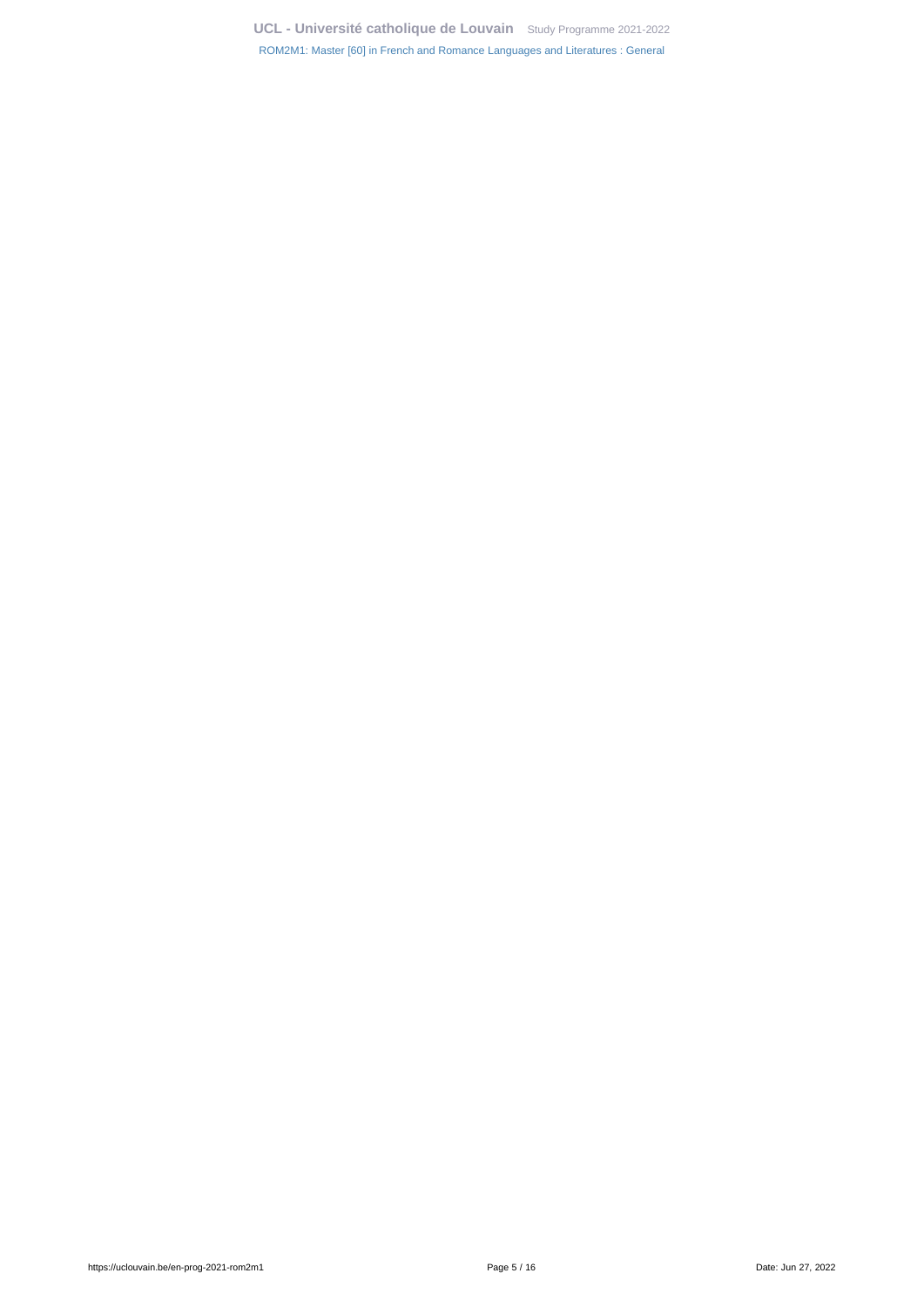## **OPTIONS**

Students choose 15 credits to be either a continuation of one of the core curriculum disciplines or French as a foreign language. In all cases, the option must be relevant for the individual final project.

[> Option in French and Romance Languages and Literatures](en-prog-2021-rom2m1-lrom814o) [en-prog-2021-rom2m1-lrom814o] [> Option in French as a Second Language](en-prog-2021-rom2m1-lrom828o) [ en-prog-2021-rom2m1-lrom828o ]

# **OPTION IN FRENCH AND ROMANCE LANGUAGES AND LITERATURES [15.0]**

**O** Mandatory

- **83 Optional**
- $\Delta$  Not offered in 2021-2022
- Not offered in 2021-2022 but offered the following year
- Offered in 2021-2022 but not the following year
- $\Delta \oplus$  Not offered in 2021-2022 or the following year
- **Activity with requisites**
- Teaching language (FR, EN, ES, NL, DE, ...)

Click on the course title to see detailed informations (objectives, methods, evaluation...)

Choose the linguistic module or the literature module according to the individual final project.  **Content:**

#### **1. Linguistics (15 credits)**

| O LCLIG2210           | <b>Phonology and Prosody</b>             | Anne-Catherine Simon                                                                                                                              | $\lceil q^2 \rceil$ [30h] [5 Credits] |
|-----------------------|------------------------------------------|---------------------------------------------------------------------------------------------------------------------------------------------------|---------------------------------------|
| O LCLIG2250           | <b>Methods of corpus linguistics</b>     | <b>Mathieu Avanzi</b><br>(compensates Anne-<br><b>Catherine Simon)</b><br><b>Mathieu Avanzi</b><br><i>(compensates)</i><br><b>Cédrick Fairon)</b> | $[q1]$ [30h+10h] [5 Credits]          |
| <b>&amp; LROM2180</b> | <b>Geolinguistic varieties of French</b> | <b>Philippe Hambye</b>                                                                                                                            | [q1] [22.5h] [5 Credits] $\odot$      |
| <b>&amp; LROM2200</b> | <b>History of the French language</b>    | <b>Olivier Delsaux</b>                                                                                                                            | [q2] [22.5h] [5 Credits] $\oplus$     |

## **2. Literature (15 credits)**

| <b>O</b> LROM2710 | <b>Questions of Literary aesthetics</b>                                                                            | <b>Pierre Piret</b>   | [q1] $[22.5h]$ [5 Credits]        |
|-------------------|--------------------------------------------------------------------------------------------------------------------|-----------------------|-----------------------------------|
| <b>O</b> LROM2720 | <b>Questions of Literary History</b>                                                                               | <b>Laurent Robert</b> | [q1] $[22.5h]$ [5 Credits]        |
| <b>O</b> LROM2740 | Sociology of Literature<br>In 2021-2022, students must take LROM2730 Analysis of<br><b>literary Representation</b> |                       | [q2] [22.5h] [5 Credits] $\Delta$ |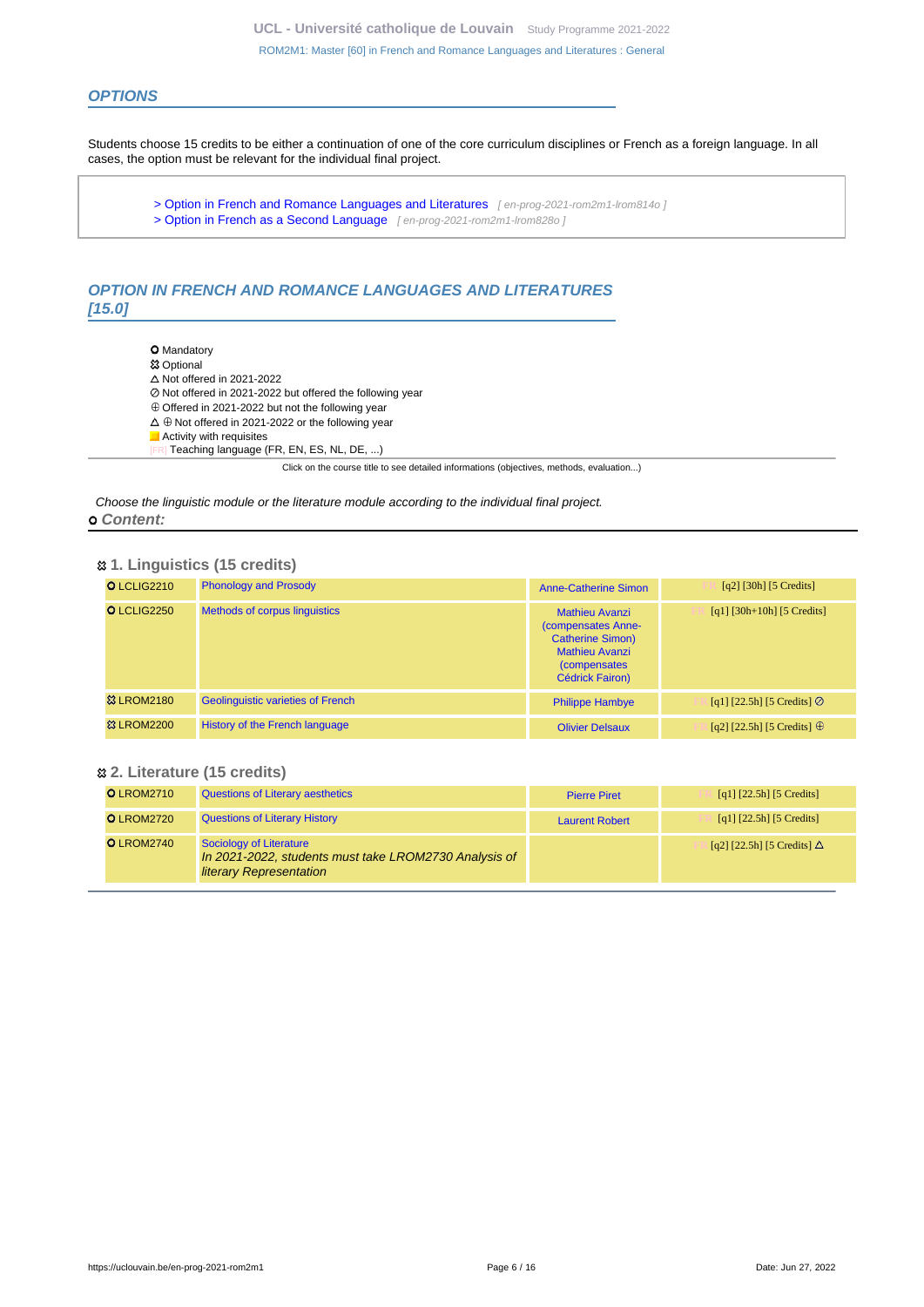## **OPTION IN FRENCH AS A SECOND LANGUAGE [15.0]**

| <b>O</b> Mandatory                                                                       |
|------------------------------------------------------------------------------------------|
| <b>83 Optional</b>                                                                       |
| $\triangle$ Not offered in 2021-2022                                                     |
| ⊘ Not offered in 2021-2022 but offered the following year                                |
| $\oplus$ Offered in 2021-2022 but not the following year                                 |
| $\Delta \oplus$ Not offered in 2021-2022 or the following year                           |
| Activity with requisites                                                                 |
| [FR] Teaching language (FR, EN, ES, NL, DE, )                                            |
| Click on the course title to see detailed informations (objectives, methods, evaluation) |

#### **Content:**

| <b>O</b> LROM2620 | Acquisition of a seond or foreign language: theory and applications     | Silvia Lucchini | [q1] $[22.5h]$ [5 Credits]     |
|-------------------|-------------------------------------------------------------------------|-----------------|--------------------------------|
| <b>O</b> LROM2630 | Corrective and contrastive phonetics in French                          | Silvia Lucchini | $[q2]$ [22.5h] [5 Credits]     |
| <b>O</b> LROM2940 | Didactics of French as a foreign language and interncultural<br>studies | Silvia Lucchini | $[q1]$ [22.5h+15h] [5 Credits] |

# <span id="page-6-0"></span>**Supplementary classes**

**To access this Master, students must have a good command of certain subjects. If this is not the case, they must add supplementary classes at the beginning of their Master's programme in order to obtain the prerequisites for these studies.**

#### **What is a preparatory module?**

It is a set of supplementary classes (courses, practical works, seminars, etc.) from the first cycle (see the non-exhaustive list below). The complementary module (maximum 60 credits) is tailor-made by the jury according to the student's educational background and added to the Master's programme in order to acquire fundamental knowledge to then pursue the 120 credits of the Master's programme.

#### **Who is it for?**

- Students from a non-university higher education institution
- Candidates admitted with additional training
- Candidates admitted on the file with additional training

All the explanations are in [this document](https://cdn.uclouvain.be/cdn-osis/ppe/2021/fial/documents/FIAL_module_compl%C3%A9mentaire.pdf) (in French).

**O** Mandatory

- Optional
- $\Delta$  Not offered in 2021-2022
- Not offered in 2021-2022 but offered the following year
- $\oplus$  Offered in 2021-2022 but not the following year
- $\Delta \oplus$  Not offered in 2021-2022 or the following year
- **Activity with requisites**
- Teaching language (FR, EN, ES, NL, DE, ...)

Click on the course title to see detailed informations (objectives, methods, evaluation...)

#### **General training (10 credits)**

| <b>O</b> LROM1112 | Introduction to the Study of French and Romance Languages and<br>Literature: Trends, Concepts, Methods | <b>Mattia Cavagna</b><br><b>Jean-Louis Dufays</b><br><b>Philippe Hambye</b>     | $[q2]$ [30h+15h] [5 Credits]  |
|-------------------|--------------------------------------------------------------------------------------------------------|---------------------------------------------------------------------------------|-------------------------------|
| O LFIAL1550       | <b>Theory of Literature</b>                                                                            | Jean-Louis Dufays<br>Jean-Louis Dufays<br><i>(compensates)</i><br>Michel Lisse) | $[q1] [30h+7.5h] [5 Credits]$ |

#### **Romance languages courses (15 credits)**

Students will choose Spanish or Italian. The 'beginner' or 'B1' level is determined by the results of the placement test taken at the time of admission.

#### **Spanish**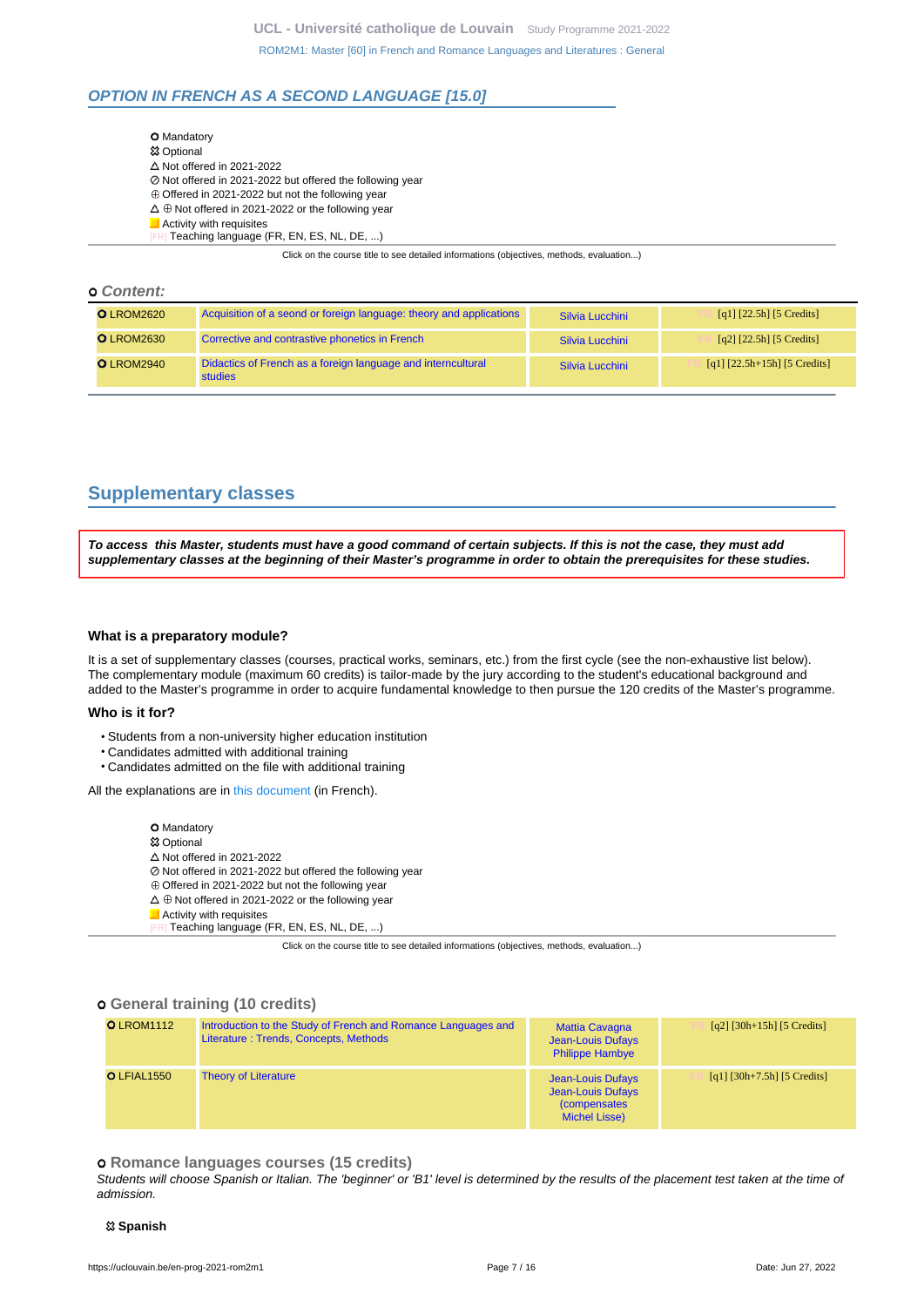## **Beginners**

| O LFIAL1170        | <b>Basic Modern Spanish I</b>                                                          | <b>Barbara De Cock</b>                                            | [q1] $[22.5h+22.5h]$ [5 Credits]                             |  |
|--------------------|----------------------------------------------------------------------------------------|-------------------------------------------------------------------|--------------------------------------------------------------|--|
| <b>OLROM1180</b>   | <b>Basic Modern Spanish II</b>                                                         | <b>Emeline Pierre</b><br><i>(compensates)</i><br>Geneviève Fabry) | $\lceil q^2 \rceil \lceil 30h + 15h \rceil \lceil 5 \right]$ |  |
| <b>O</b> LROM1281  | Introduction to Linguistic Analysis of Spanish Texts                                   | <b>Barbara De Cock</b>                                            | $\lceil q_1 \rceil \lceil 30h + 15h \rceil$ [5 Credits]      |  |
| <b>23 Level B1</b> |                                                                                        |                                                                   |                                                              |  |
| <b>O</b> LROM1382  | Writing and Accounts of Crisis in Modern and Contemporary<br><b>Spanish literature</b> | Marta Sábado Novau                                                | $\lceil q_1 \rceil \lceil 30h + 15h \rceil$ [5 Credits]      |  |
| <b>O</b> LROM1283  | Twentieth Century Latin-American short story: a historical and<br>thematic survey      | <b>Geneviève Fabry</b>                                            | $\lceil q^2 \rceil \lceil 30h + 15h \rceil \lceil 5 \right]$ |  |
| <b>O</b> LROM1281  | Introduction to Linguistic Analysis of Spanish Texts                                   | <b>Barbara De Cock</b>                                            | $\lceil q_1 \rceil \lceil 30h + 15h \rceil$ [5 Credits]      |  |

## **Italian**

## **Beginners**

|             | O LFIAL1175       | <b>Basic Modern Italian I</b>                                                                           | <b>Costantino Maeder</b>                            | $\lceil q_1 \rceil \lceil 15h + 30h \rceil \lceil 5 \right]$ |
|-------------|-------------------|---------------------------------------------------------------------------------------------------------|-----------------------------------------------------|--------------------------------------------------------------|
|             | <b>OLROM1170</b>  | <b>Basic Modern Italian II</b>                                                                          | <b>Costantino Maeder</b>                            | $[q2] [15h+30h] [5 Credits]$                                 |
|             | <b>OLITA1000</b>  | Geografia e cultura italiana contemporanea                                                              | Annalisa Caruso (coord.)                            | $[q1+q2]$ [45h] [5 Credits]                                  |
| 33 Level B1 |                   |                                                                                                         |                                                     |                                                              |
|             | <b>OLROM1272</b>  | Italian literature and civilization: the three crowns. From the Middle<br>Ages to the early Renaissance | <b>Mattia Cavagna</b>                               | $[q1]$ $[22.5h+15h]$ $[5$ Credits]                           |
|             | <b>O</b> LROM1273 | Italian literature and civilization: the Renaissance and the Baroque                                    | Mattia Cavagna (coord.)<br><b>Costantino Maeder</b> | $[q2]$ $[22.5h+15h]$ $[5$ Credits]                           |
|             | <b>O</b> LROM1271 | <b>Elements of italian linguistics</b>                                                                  | <b>Costantino Maeder</b>                            | $[q2] [15h+45h] [5 Credits]$                                 |

# **Linguistics (15 credits)**

| <b>O</b> LROM1221 | <b>Linguistics: Variation in Contemporary French</b>            | <b>Anne-Catherine Simon</b>                                                                                                                    | $\lceil q_1 \rceil \lceil 30h + 15h \rceil \lceil 5 \right]$ |
|-------------------|-----------------------------------------------------------------|------------------------------------------------------------------------------------------------------------------------------------------------|--------------------------------------------------------------|
| <b>O</b> LROM1222 | Linguistics: Historical approach to French in Romance languages | <b>Philippe Hambye</b>                                                                                                                         | $[q2] [45h+7.5h] [5 Credits]$                                |
| <b>O</b> LROM1331 | Linguistics: Analysis of Language in Context                    | <b>Mathieu Avanzi</b><br>(compensates Anne-<br><b>Catherine Simon)</b><br><b>Anne Dister</b><br><i>(compensates)</i><br><b>Cédrick Fairon)</b> | [q1] $[45h]$ [5 Credits]                                     |

# **Literature (20 credits)**

| <b>O</b> LROM1323 | <b>Belgian Francophone Literature</b>                            | <b>Pierre Piret</b> | $\lceil q^2 \rceil$ [30h] [5 Credits] |
|-------------------|------------------------------------------------------------------|---------------------|---------------------------------------|
| $O$ LFIAL1330     | <b>General and Comparative Literature: Methods and Practices</b> | Marta Sábado Novau  | [q2] [30h] [5 Credits]                |

## **Optional history of literature course**

| <b>&amp; LROM1100</b> | History of French Literature from the Middle Ages to the French<br><b>Revolution</b> | <b>Olivier Delsaux</b><br><b>Olivier Delsaux</b><br>(compensates Tania)<br>Van Hemelryck)<br>Agnès Guiderdoni | [q2] [60h] [5 Credits]                                            |
|-----------------------|--------------------------------------------------------------------------------------|---------------------------------------------------------------------------------------------------------------|-------------------------------------------------------------------|
| <b>&amp; LROM1200</b> | History of French Literature from the French Revolution to the<br><b>Present Day</b> | <b>Alice Richir</b>                                                                                           | $\lceil q^2 \rceil$ $\lceil 60h \rceil$ $\lceil 5 \rceil$ Credits |

## **Optional textual analysis course**

| <b>&amp;3 LROM1260</b> | Critical analysis of Texts: the French Language Novel          | <b>Amaury Dehoux</b>  | [q1] $[30h+7.5h]$ [5 Credits] |
|------------------------|----------------------------------------------------------------|-----------------------|-------------------------------|
| <b>83 LROM1360</b>     | Critical analysis of Texts: the French Language Theatre        | <b>Pierre Piret</b>   | [q1] $[30h+7.5h]$ [5 Credits] |
| <b>&amp; LROM1230</b>  | <b>Examination of Medieval Texts: from Latin to Old French</b> | <b>Mattia Cavagna</b> | $[q2]$ [30h+7.5h] [5 Credits] |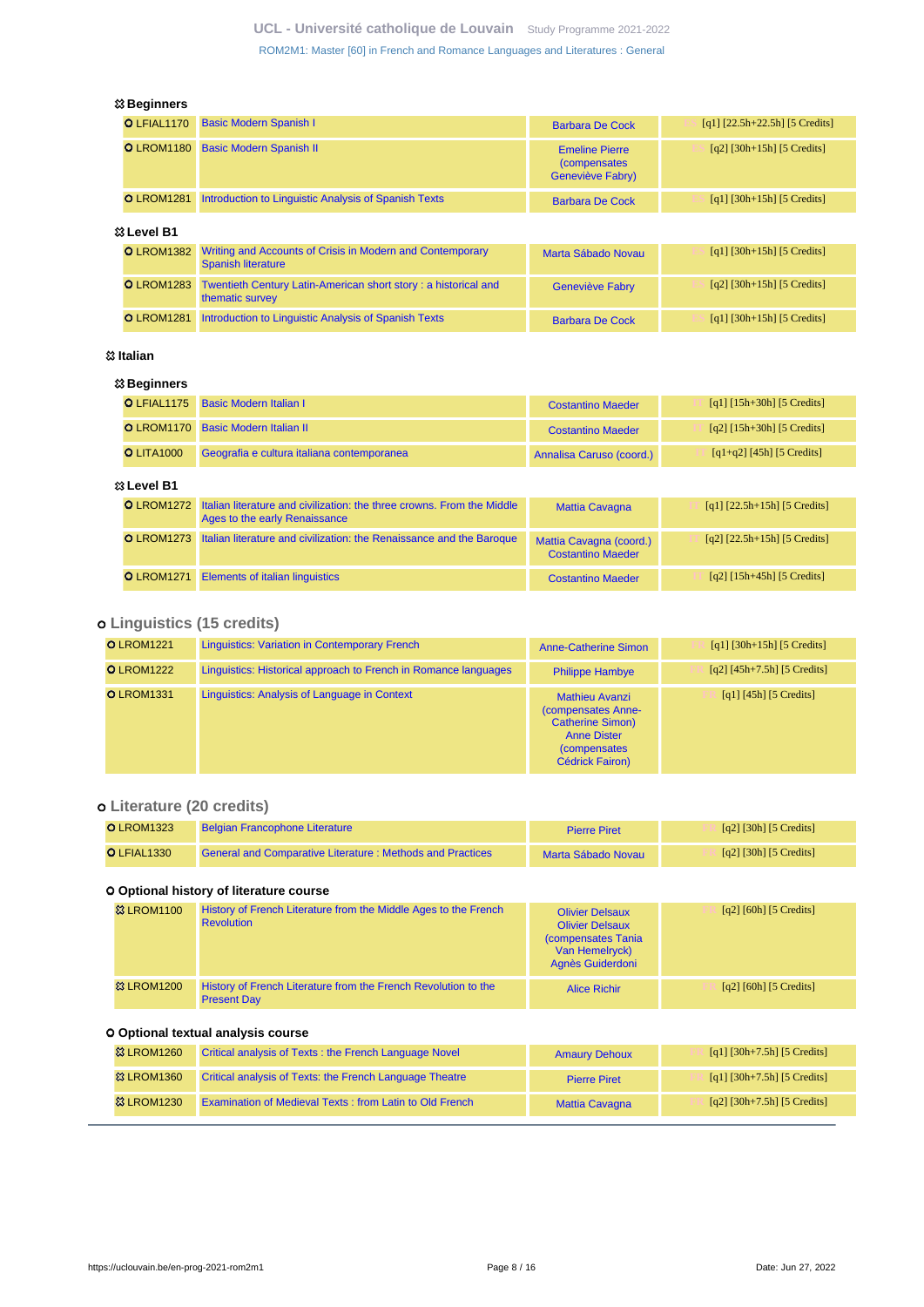# <span id="page-8-0"></span>**The programme's courses and learning outcomes**

For each UCLouvain training programme, a [reference framework of learning outcomes](https://uclouvain.be/en-prog-2021-rom2m1-competences_et_acquis.html) specifies the the skills expected of every graduate on completion of the programme. Course unit descriptions specify targeted learning outcomes, as well as the unit's contribution to reference framework of learning outcomes.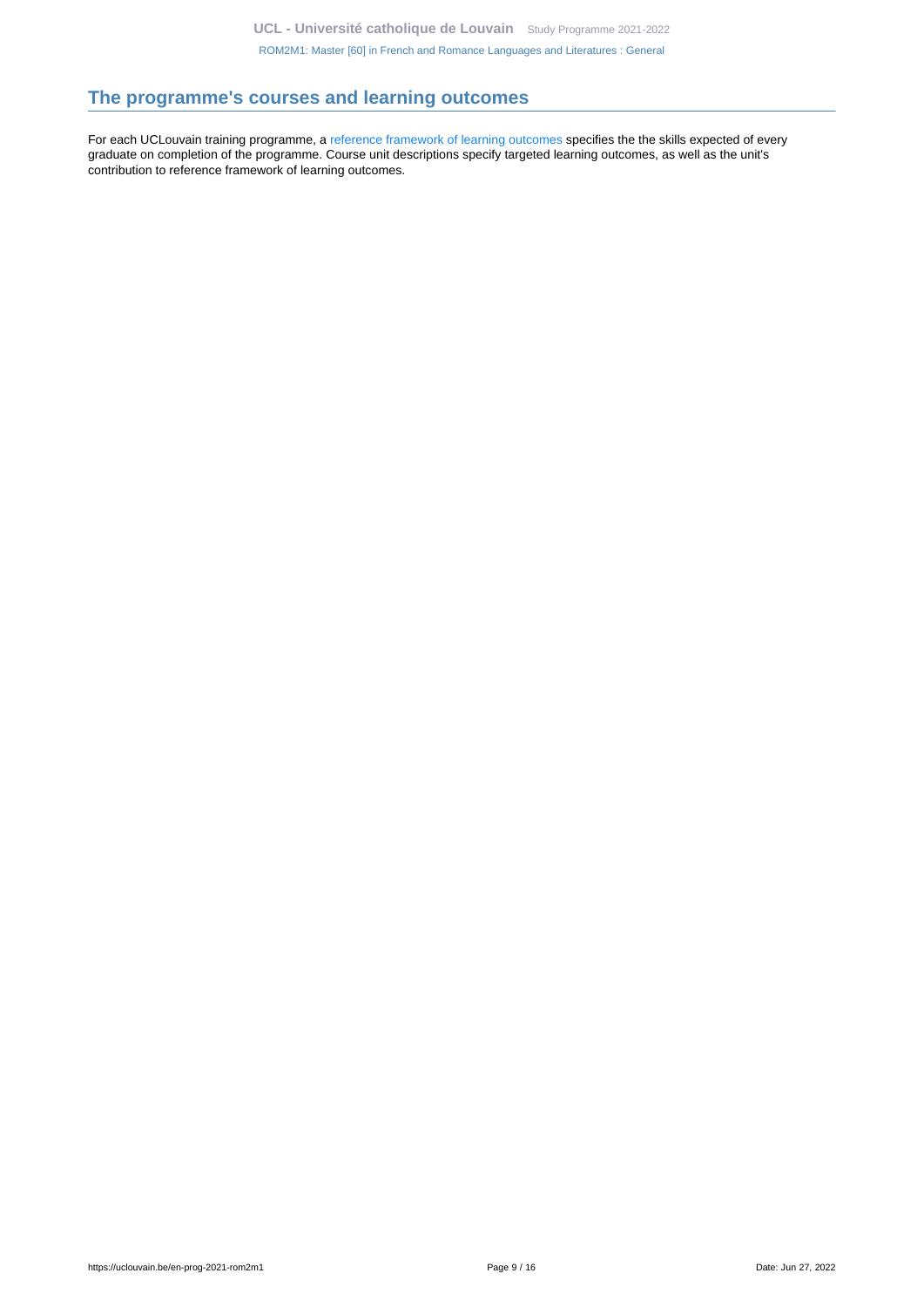# **ROM2M1 - Information**

# <span id="page-9-1"></span><span id="page-9-0"></span>**Access Requirements**

Master course admission requirements are defined by the French Community of Belgium Decree of 7 November 2013 defining the hiher education landscape and the academic organisation of courses.

General and specific admission requirements for this programme must be satisfied at the time of enrolling at the university.

**In the event of the divergence between the different linguistic versions of the present conditions, the French version shall prevail.**

#### SUMMARY

- [> General access requirements](https://uclouvain.be/en-prog-2021-rom2m1-cond_gen_adm_masters)
- [> Specific access requirements](#page-9-2)
- [> University Bachelors](#page-9-3)
- [> Non university Bachelors](#page-10-0)
- [> Holders of a 2nd cycle University degree](#page-10-1)
- [> Holders of a non-University 2nd cycle degree](#page-11-0)
- [> Access based on validation of professional experience](#page-11-1)
- [> Access based on application](#page-11-2)
- [> Admission and Enrolment Procedures for general registration](#page-12-0)

## <span id="page-9-2"></span>**Specific access requirements**

#### **1°** Student must hold a first level university degree.

**2°** Provide proof of **level C1** of the [Common European Framework of Reference](https://www.coe.int/en/web/common-european-framework-reference-languages/level-descriptions) in French.

In addition, any student must provide proof to have achieved, in the second Romance language (Spanish/Italian), a receptive communicative competence (oral and written) of **level B2** and a productive communicative competence (oral and written) of **level B2.1** of the [Common European Framework of Reference.](https://www.coe.int/en/web/common-european-framework-reference-languages/level-descriptions)

**3°** To have developed the following skills in the context of their previous academic training:

- knowledge of French and Romance literature and linguistics (notions, genres, trends, authors, reference theories, etc.);
- the production of a discourse that adequately and rigorously integrates the vocabulary, notions and concepts specific to each of these disciplines;
- the mobilization of knowledge acquired in the various fields of the human sciences for the analysis of a literary text and a linguistic corpus;
- mastery of the standard French language, both orally and in writing, and production of a university-level oral/written discourse in French;
- the receptive and productive mastery of one of the two Romance languages provided for in the curriculum (Spanish or Italian);

at the end of a bachelor's programme including at least the following 100 specific credits:

- 15 credits of general training (philosophy, history, arts, language sciences, criticism of sources, etc.);
- 10 credits of general and comparative linguistics and literature;
- 55 credits in French language and French literature (history of language and literature, literary analysis, historical linguistics, grammar, Old/Middle French, Belgian literature, etc.) ;
- 20 credits in Romance languages and literatures (Spanish/Italian).

In the absence of sufficient training in one or more of these subjects, supplementary classes will be integrated into the master's programme (from 15 credits to a maximum of 60 credits). This [preparatory module](http://uclouvain.be/en-prog-rom2m1-module_complementaire) is established by the jury on the basis of the student's previous course of study.

Course equivalences are submitted for approval to the jury (small panel).

# <span id="page-9-3"></span>**University Bachelors**

| <b>Diploma</b>                                                                                                                                                                                                                    | <b>Special Requirements</b> | Access                          | l Remarks                                                                                   |
|-----------------------------------------------------------------------------------------------------------------------------------------------------------------------------------------------------------------------------------|-----------------------------|---------------------------------|---------------------------------------------------------------------------------------------|
| <b>UCLouvain Bachelors</b>                                                                                                                                                                                                        |                             |                                 |                                                                                             |
| Bachelor in French and Romance Languages and Literatures :<br>General                                                                                                                                                             |                             | Direct access                   |                                                                                             |
| If students have chosen one of<br><b>Bachelor in Modern Languages</b><br>and Literatures : General (a<br>the following minors:<br>German language + French)<br><b>Minor in Italian Studies</b><br><b>Minor in Spanish Studies</b> |                             | Access with additional training | Maximum 15 credits of<br>supplementary classes<br>integrated into the master's<br>programme |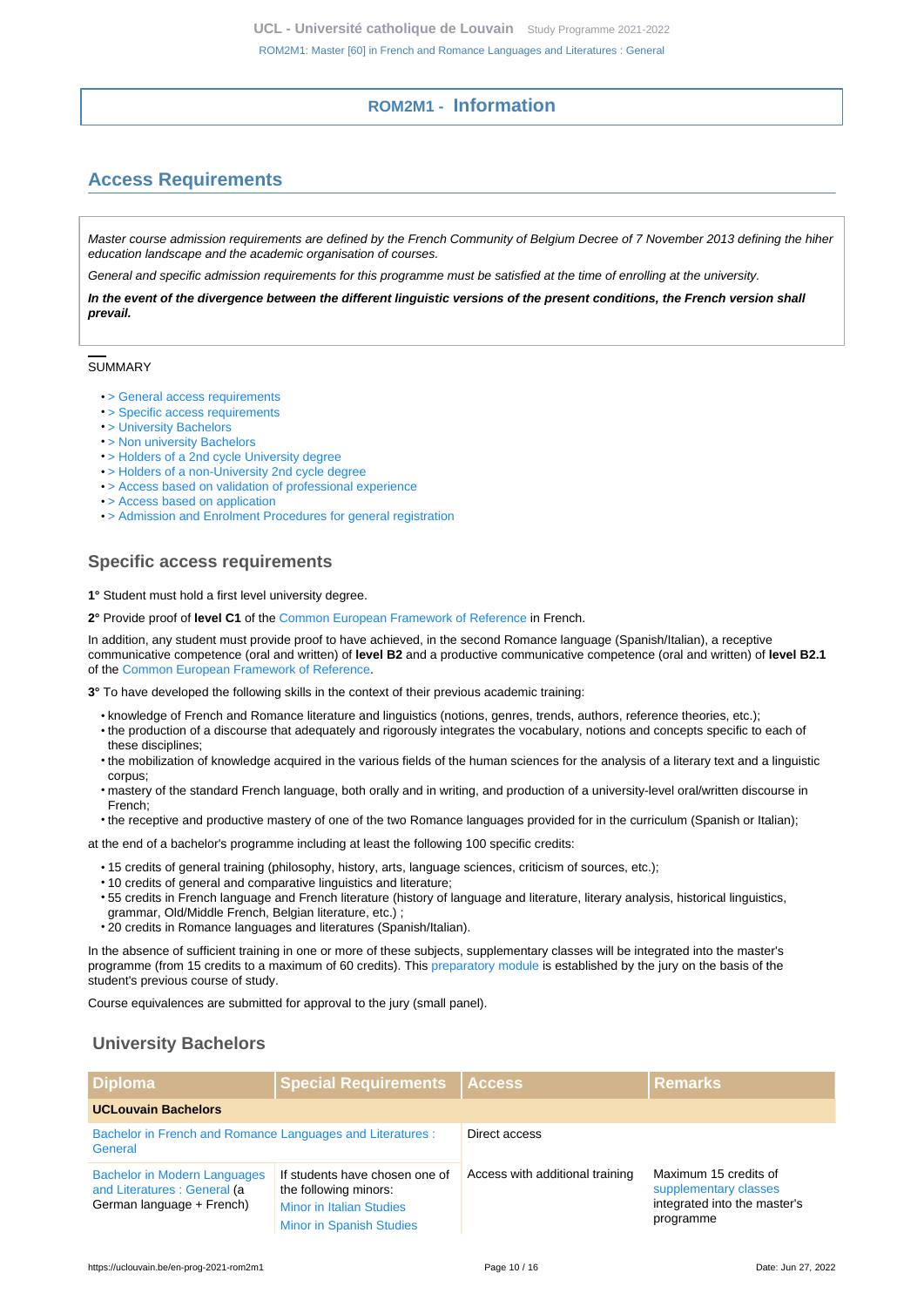| Bachelor in Ancient and Modern<br><b>Languages and Literatures</b>          |                                                                                                                                                                 |                                 | If the UCLouvain Admissions<br>Office considers the enrolment<br>application sufficiently<br>complete, it will submit the<br>application to the faculty for a<br>decision.                                                                                                |
|-----------------------------------------------------------------------------|-----------------------------------------------------------------------------------------------------------------------------------------------------------------|---------------------------------|---------------------------------------------------------------------------------------------------------------------------------------------------------------------------------------------------------------------------------------------------------------------------|
| Any other bachelor of the<br>Faculty of Philosophy, Arts and<br>Letters     | If students have chosen one of<br>the following minors:<br><b>Minor in French Studies</b><br><b>Minor in Italian Studies</b><br><b>Minor in Spanish Studies</b> | Access with additional training | Maximum 60 credits of<br>supplementary classes<br>integrated into the master's<br>programme<br>If the UCLouvain Admissions<br>Office considers the enrolment<br>application sufficiently<br>complete, it will submit the<br>application to the faculty for a<br>decision. |
|                                                                             | Others Bachelors of the French speaking Community of Belgium                                                                                                    |                                 |                                                                                                                                                                                                                                                                           |
| Bachelor in French and Romance Languages and Literatures:<br>General        |                                                                                                                                                                 | Direct access                   |                                                                                                                                                                                                                                                                           |
| Any other Bachelor in languages and literatures                             |                                                                                                                                                                 | Access based on application     | In case of admission, additional<br>training to be determined<br>depending on the student's<br>educational background<br>(consult Admission and<br><b>Enrolment Procedures for</b><br>general registration)                                                               |
| <b>Bachelors of the Dutch speaking Community of Belgium</b>                 |                                                                                                                                                                 |                                 |                                                                                                                                                                                                                                                                           |
| Bachelor of Linguistics and Literature (French + Italian/Latin/<br>Spanish) |                                                                                                                                                                 | Access based on application     | In case of admission, additional<br>training to be determined<br>depending on the student's<br>educational background<br>(consult Admission and<br><b>Enrolment Procedures for</b><br>general registration)                                                               |
| <b>Foreign Bachelors</b>                                                    |                                                                                                                                                                 |                                 |                                                                                                                                                                                                                                                                           |
| Foreign bachelor in languages and literatures                               |                                                                                                                                                                 | Access based on application     | In case of admission, additional<br>training to be determined<br>depending on the student's<br>educational background<br>(consult Access on the file)                                                                                                                     |

# <span id="page-10-0"></span>**Non university Bachelors**

> Find out more about [links](https://uclouvain.be/fr/etudier/passerelles) to the university

Only applicable to graduates of higher education institutions of the French Community of Belgium

| <b>Diploma</b>                                                                                                                                                                                            | <b>Access</b>                                                                                              | l Remarks  |
|-----------------------------------------------------------------------------------------------------------------------------------------------------------------------------------------------------------|------------------------------------------------------------------------------------------------------------|------------|
| BA - AESI orientation Français et français langue étrangère - HE -<br>crédits supplémentaires entre 45 et 60<br>BA - AESI orientation Français et morale - HE - crédits<br>supplémentaires entre 45 et 60 | Les enseignements<br>supplémentaires éventuels<br>peuvent être consultés dans le<br>module complémentaire. | Type court |
| BA - AESI orientation Français et religion - HE - crédits<br>supplémentaires entre 45 et 60                                                                                                               |                                                                                                            |            |

# <span id="page-10-1"></span>**Holders of a 2nd cycle University degree**

| <b>Diploma</b>                                                                                  | <b>Special Requirements</b>                                                                                            | <b>Access</b>                   | <b>Remarks</b>                                                                              |
|-------------------------------------------------------------------------------------------------|------------------------------------------------------------------------------------------------------------------------|---------------------------------|---------------------------------------------------------------------------------------------|
| "Licenciés"                                                                                     |                                                                                                                        |                                 |                                                                                             |
|                                                                                                 |                                                                                                                        |                                 |                                                                                             |
| <b>Masters</b>                                                                                  |                                                                                                                        |                                 |                                                                                             |
| Master [60] in Modern<br>Languages and Literatures :<br>General (a German language +<br>French) | If students have chosen one of<br>the following minors:<br>Minor in Italian Studies<br><b>Minor in Spanish Studies</b> | Access with additional training | Maximum 15 credits of<br>supplementary classes<br>integrated into the Master's<br>programme |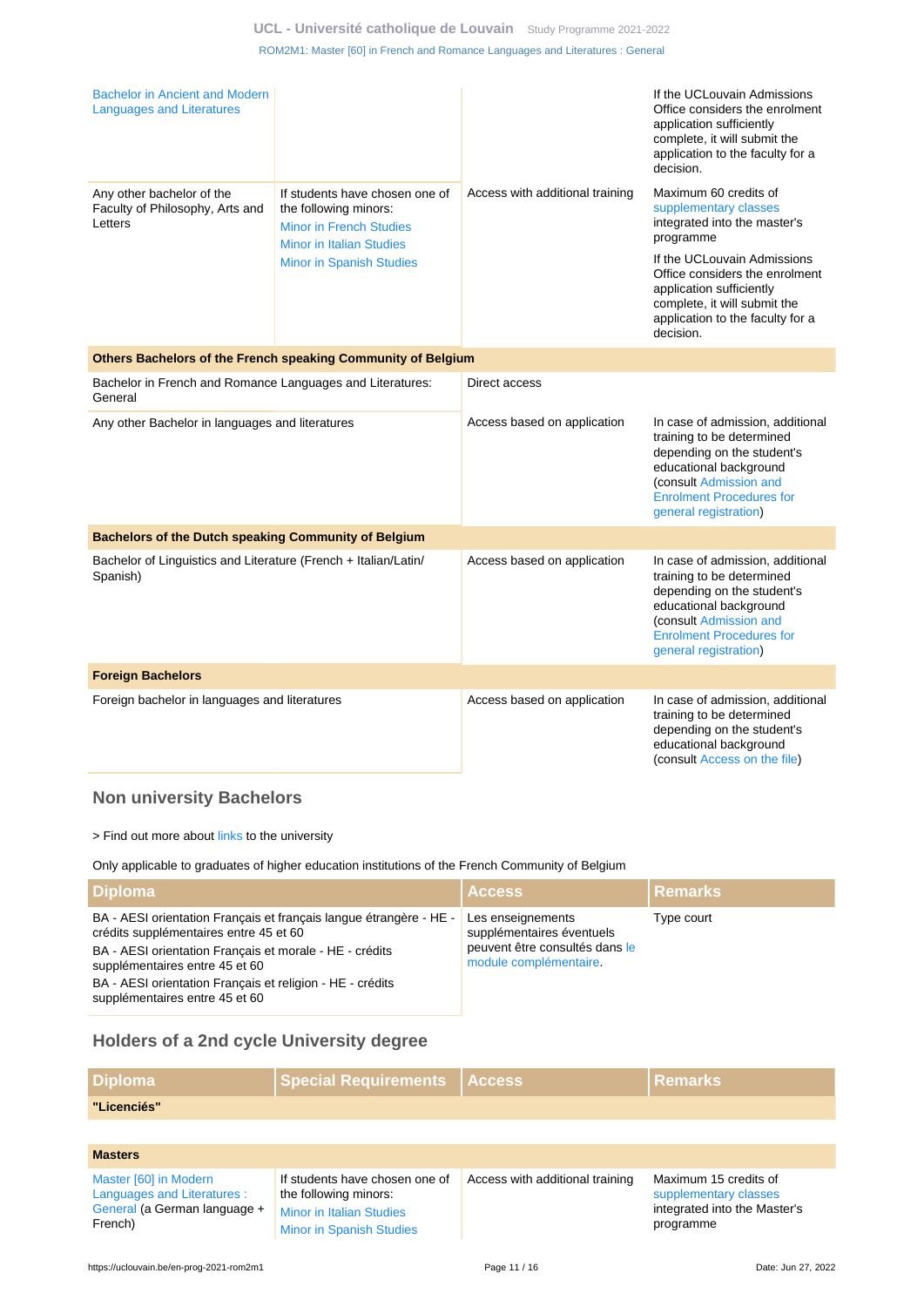| Master [120] in Modern<br>Languages and Literatures :<br>General (a German language +<br>French)        |                                                                                                                               |                                 | Programme to be determined<br>depending on the student's<br>educational background<br>(consult Admission and<br><b>Enrolment Procedures for</b><br>general registration)   |
|---------------------------------------------------------------------------------------------------------|-------------------------------------------------------------------------------------------------------------------------------|---------------------------------|----------------------------------------------------------------------------------------------------------------------------------------------------------------------------|
|                                                                                                         |                                                                                                                               |                                 | If the UCLouvain Admissions<br>Office considers the enrolment<br>application sufficiently<br>complete, it will submit the<br>application to the faculty for a<br>decision. |
| Master [60] in Ancient and<br><b>Modern Languages and</b><br>Literatures<br>Master [120] in Ancient and | If students have chosen one of<br>the following minors:<br><b>Minor in Italian Studies</b><br><b>Minor in Spanish Studies</b> | Access with additional training | Maximum 15 credits of<br>supplementary classes<br>integrated into the Master's<br>programme                                                                                |
| <b>Modern Languages and</b><br>Literatures                                                              |                                                                                                                               |                                 | Programme to be determined<br>depending on the student's<br>educational background<br>(consult Admission and<br><b>Enrolment Procedures for</b><br>general registration)   |
|                                                                                                         |                                                                                                                               |                                 | If the UCLouvain Admissions<br>Office considers the enrolment<br>application sufficiently<br>complete, it will submit the<br>application to the faculty for a<br>decision. |
| Master [120] in French and Romance Languages and Literatures :<br>French as a Foreign Language          |                                                                                                                               | Access with additional training | Programme to be determined<br>depending on the student's<br>educational background<br>(consult Admission and<br><b>Enrolment Procedures for</b><br>general registration)   |

# <span id="page-11-0"></span>**Holders of a non-University 2nd cycle degree**

Only applicable to graduates of higher education institutions of the French Community of Belgium

## <span id="page-11-1"></span>**Access based on validation of professional experience**

> It is possible, under certain conditions, to use one's personal and professional experience to enter a university course without having the required qualifications. However, validation of prior experience does not automatically apply to all courses. Find out more about [Validation of priori experience](https://uclouvain.be/en/study/vae).

Candidates who do not fulfil the abovementioned admission requirements, but who have duly attested significant experience relevant to the field of study in question, may apply for admission to the programme on the basis of an individualised admission procedure.

For more information on the procedure for admission by validation of learning from experience (VAE) in the Faculty of Philosophy, Arts and Letters:<https://uclouvain.be/fr/facultes/fial/valorisation-des-acquis-de-l-experience-vae.html>.

## <span id="page-11-2"></span>**Access based on application**

Admission on the basis of a submitted dossier may be granted either directly or on the condition of completing additional coursework of a maximum of 60 ECTS credits, or refused.

If the students' educational background is incomplete, supplementary classes may be integrated into their master's programme.

#### **Students with a Belgian degree**

Students whose previous educational background is not included in the above-mentioned admission requirements may apply for admission according to the [procedure described below](https://uclouvain.be/en-prog-rom2m1-cond_adm#proceduresAdmission).

#### **Students with an international degree (EU)**

Students whose previous educational background is not included in the above-mentioned admission requirements may apply for admission according to the [procedure described below](https://uclouvain.be/en-prog-rom2m1-cond_adm#proceduresAdmission).

#### **Students with an international degree (outside the EU)**

Students holding an undergraduate and/or postgraduate degree from a university outside Europe may apply for admission, provided they have obtained at least a 55% (or 11/20) general average for all successful academic years at their home university.

Applications that do not meet this minimum average requirement will be automatically rejected.

However, this may be waived provided that the applicant has duly attested significant professional experience (consult [Validation of](https://uclouvain.be/prog-rom2m1-cond_adm#adultesRepriseEtudes) [learning from experience\)](https://uclouvain.be/prog-rom2m1-cond_adm#adultesRepriseEtudes).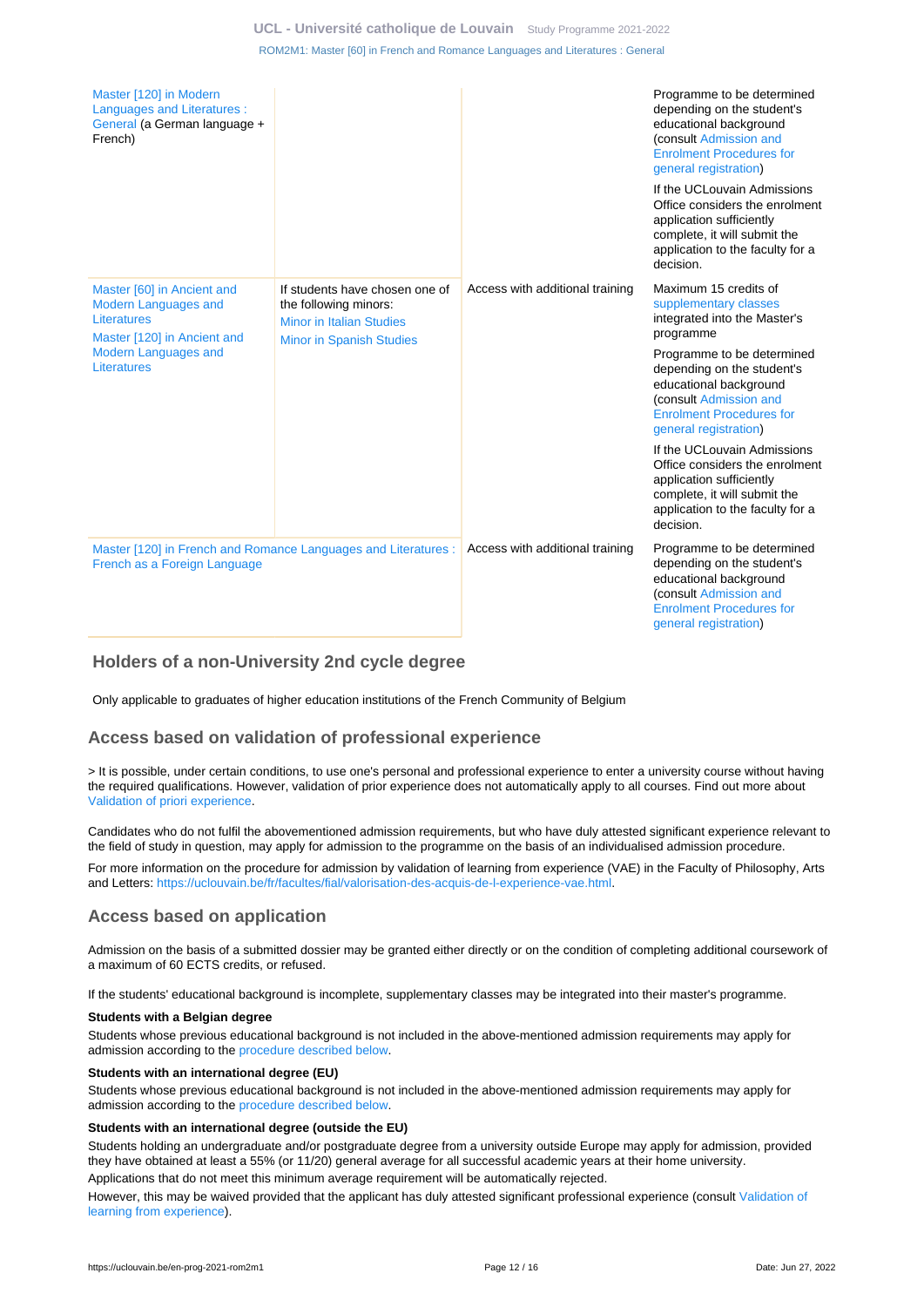# <span id="page-12-0"></span>**Admission and Enrolment Procedures for general registration**

Requests for **further information** regarding admission to this Master's programme should be addressed to Ms. Fiorella Flamini, Study Adviser [\(conseiller.etudes-fial@uclouvain.be](https://uclouvain.be/mailto:conseiller.etudes-fial@uclouvain.be?subject=ROM2M1%20-%20Information%20request)) of the Faculty of Philosophy, Arts and Letters.

All applications for **admission, enrolment or re-enrolment** (from a Belgian or international candidate) must be submitted online to the UCLouvain Enrolment Service (SIC): [https://uclouvain.be/en/study/inscriptions.](https://uclouvain.be/en/study/inscriptions)

If a **Faculty's authorisation or derogation** is requested by the UCLouvain Enrolment Service (SIC), the request for authorisation must be submitted to the Faculty of Philosophy, Arts and Letters, in accordance with the procedure described on the page: [https://](https://uclouvain.be/fr/facultes/fial/admission-et-inscription.html) [uclouvain.be/fr/facultes/fial/admission-et-inscription.html.](https://uclouvain.be/fr/facultes/fial/admission-et-inscription.html)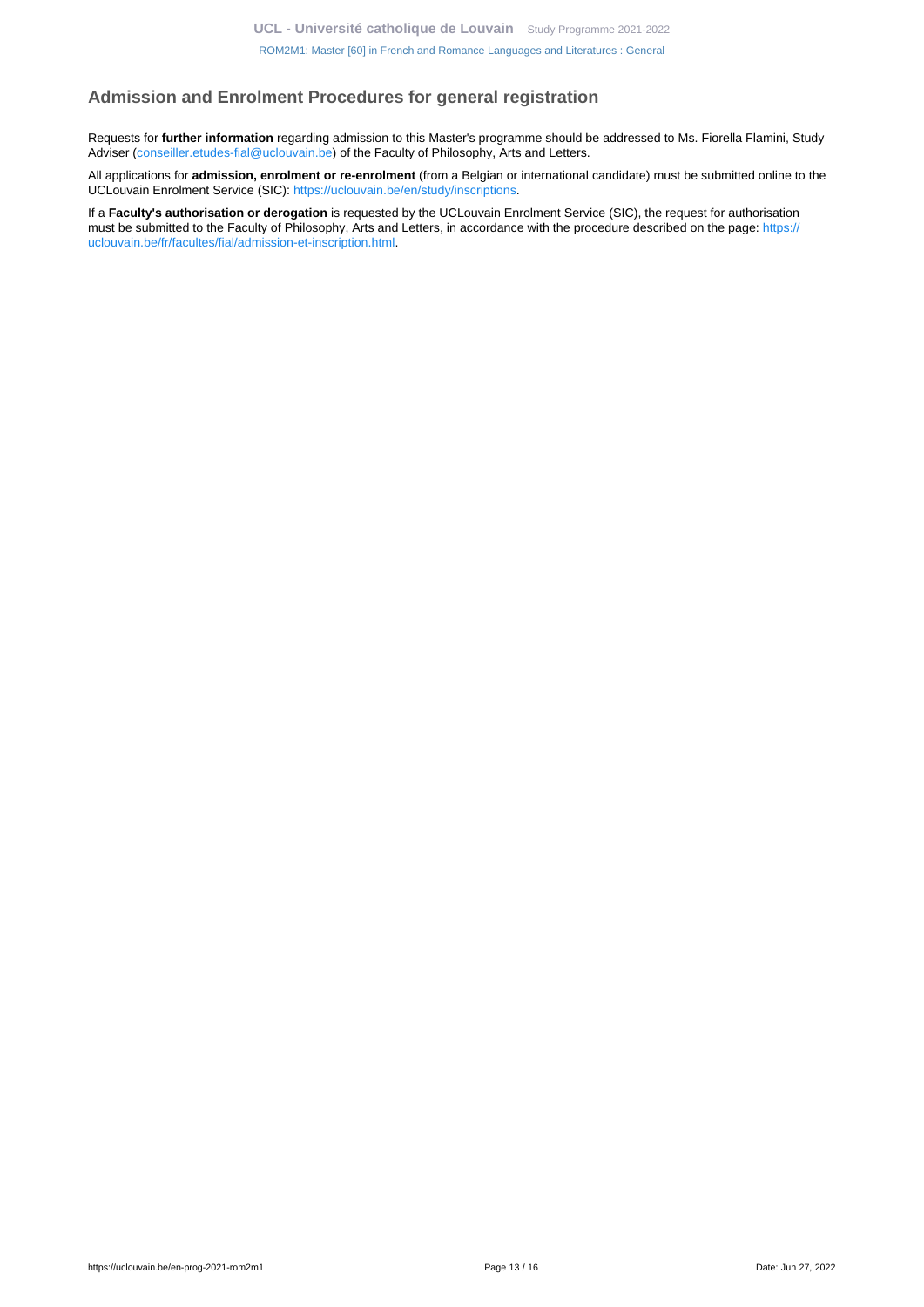# <span id="page-13-0"></span>**Teaching method**

The different pathways on offer provide the student with the chance to construct his course according to his skills and interests and thus gain relative autonomy in his training. The different areas of study in the programme offer a coherent, high-quality set of courses. Structure which helps promote interdisciplinary : in the master 60, it is the student's choice (geared towards the programme's interdisciplinary courses) which holds sway.

Variety of teaching strategies (including e-learning) : use of different types of multimedia for meridional languages.

Diverse learning situations : individual and group work, seminar and lecture work. Tutorial for the end of study work ('travail de fin d'études' or TFE).

# <span id="page-13-1"></span>**Evaluation**

**The evaluation methods comply with the [regulations concerning studies and exams](https://uclouvain.be/fr/decouvrir/rgee.html). More detailed explanation of the modalities specific to each learning unit are available on their description sheets under the heading "Learning outcomes evaluation method".**

Students are evaluated in many ways : through work and oral/written exams.

To obtain a student's average, the grades awarded for each course unit are weighted by their respective credits.

# <span id="page-13-2"></span>**Mobility and/or Internationalisation outlook**

The participation in an international mobility scheme is not authorized within the framework of this 1-year master's programme.

# <span id="page-13-3"></span>**Possible trainings at the end of the programme**

Upon successful completion of the [Master \[60\] in French and Romance Languages and Literatures : General,](https://uclouvain.be/en-prog-2021-rom2m1) graduates may:

- 1. enrol in the corresponding Master 120's programme;
- 2. enrol in the Teacher Training Certificate (upper secondary education);
- 3. enrol in another master's programme (60 or 120);
- 4. do a postgraduate internship and/or prepare their socio-professional integration.

#### **1. Corresponding Master 120 programme**

Upon completion of [Master \[60\] in French and Romance Languages and Literatures : General,](https://uclouvain.be/en-prog-2021-rom2m1) students directly access the [Master](https://uclouvain.be/en-prog-2021-rom2m) [\[120\] in French and Romance Languages and Literatures : General.](https://uclouvain.be/en-prog-2021-rom2m) Their programme, of minimum 60 credits, will include the Master's dissertation (between 15 and 30 credits) which may complete their Master 60 individual final project, the chosen focus (30 credits) and possible supplementary classes determined by the jury.

The student can also access the [Master \[120\] in French and Romance Languages and Literatures : French as a Foreign Language](https://uclouvain.be/en-prog-2021-fle2m). Taking into account the student's educational background will allow a maximum of 60 credits to be exempted.

#### **2. Teacher Training Certificate (upper secondary education)**

Upon completion of the Master 60, students may access the [Teacher Training Certificate \(upper secondary education\) - French and](https://uclouvain.be/en-prog-2021-rom2a) [Romance Languages and Literatures](https://uclouvain.be/en-prog-2021-rom2a).

• Further information on the FIAL Teacher Training Certificate:<https://uclouvain.be/fr/facultes/fial/etudiant-en-agregation.html> • Further information on the functions that can be carried out in teaching (Primoweb): [http://www.enseignement.be/index.php?](http://www.enseignement.be/index.php?page=27705) [page=27705](http://www.enseignement.be/index.php?page=27705)

#### **3. Other master's programmes (60 or 120)**

Other Master's programmes of the Faculty could be accessible, directly or through supplementary classes. For more information, please read the masters' admission requirements.

List of masters organised by the Faculty of Philosophy, Arts and Letters: <https://uclouvain.be/fr/facultes/fial/masters-en-fial.html>

Other Master's programmes of UCLouvain are widely accessible, either directly or through supplementary classes, to UCLouvain graduates. For example :

- [Master \[120\] in Public Administration](https://uclouvain.be/en-prog-2021-adpu2m)
- [Master \[60\] in Management \(shift schedule\)](https://uclouvain.be/en-prog-2021-gehd2m1)
- [Master \[120\] in Population and Development Studies](https://uclouvain.be/en-prog-2021-sped2m)